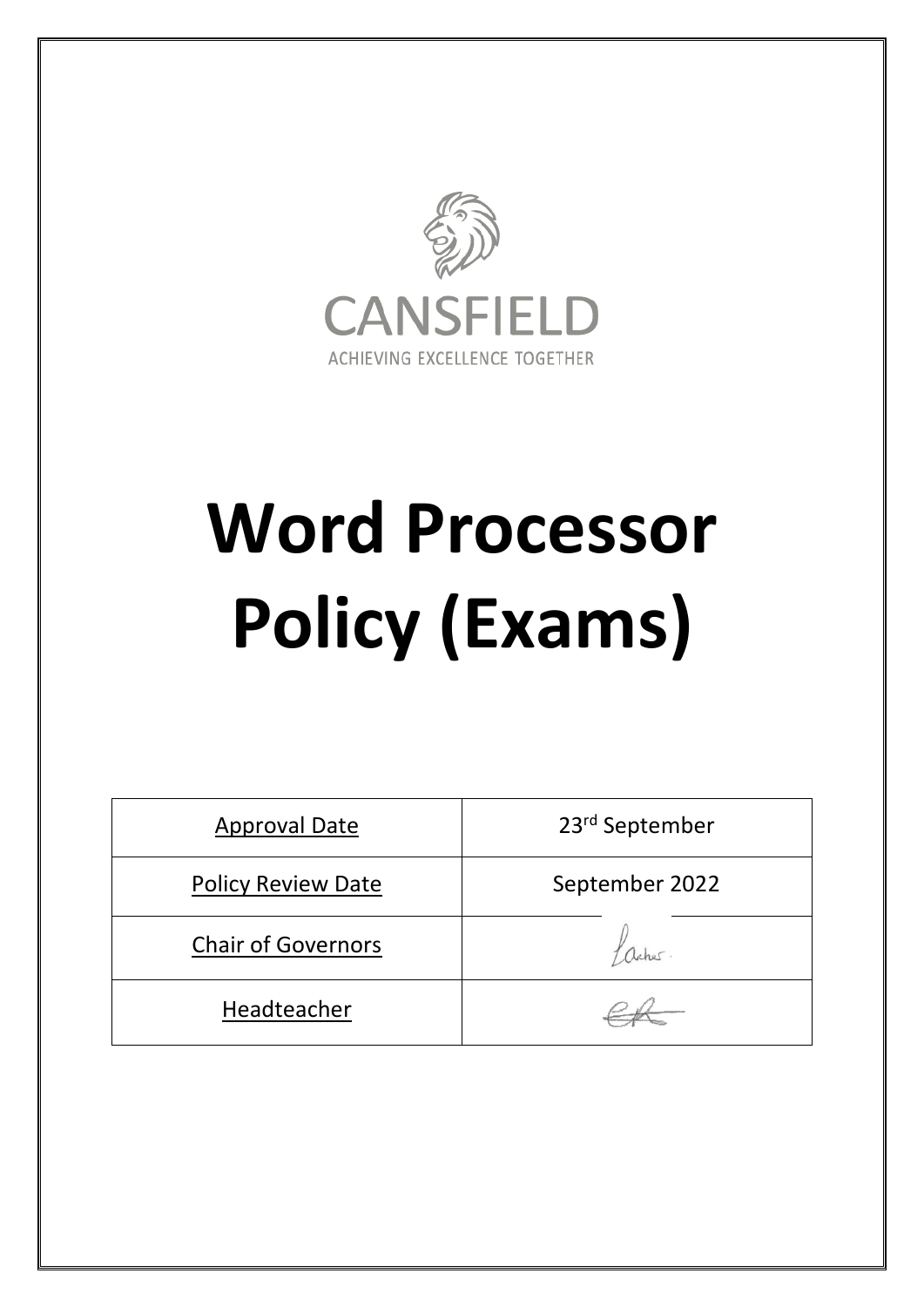## **1. Key Staff Involved in Word Processor Policy (exams)**

| Role           | Name(s)              |
|----------------|----------------------|
| Head of Centre | Dr G Baker           |
| Exams Manager  | <b>Miss L Archer</b> |
| SLT member(s)  | <b>Mr C Lomas</b>    |
| SENCo          | <b>Mrs H Cashman</b> |

This policy is reviewed and updated annually on the publication of updated JCQ regulations and guidance on access arrangements and instructions for conducting exams.

References in this policy to AA and ICE relate to/are directly taken from the Access Arrangements and Reasonable Adjustments 2021-22 and Instructions for Conducting Examinations 2021-22 publications.

## **2. Introduction**

The use of a word processor in exams and assessments is an available access arrangement/reasonable adiustment.

(AA 4.2.1)

- The purpose of an access arrangement/reasonable adjustment is to ensure, where possible, that barriers to assessment are removed for a disabled candidate preventing him/her from being placed at a substantial disadvantage as a consequence of persistent and significant difficulties.
- The integrity of the assessment is maintained, whilst at the same time providing access to assessments for a disabled candidate.

#### (AA 4.2.2)

 Although access arrangements/adjustments are intended to allow access to assessments, they cannot be granted where they will compromise the assessment objectives of the specification in question.

(AA 4.2.3)

 Candidates may not require the same access arrangements/reasonable adjustments in each specification. Subjects and their methods of assessments may vary, leading to different demands of the candidate. ALS leads/SENCos must consider the need for access arrangements/reasonable adjustments on a subject-by-subject basis.

#### (AA 4.2.1)

 The Additional Learning Support lead/SENCo must ensure that the proposed access arrangement/reasonable adjustment does not disadvantage or advantage a candidate.

(AA 4.2.7)

• The candidate must have had appropriate opportunities to practice using the access arrangement(s)/reasonable adjustment(s) before their first examination.

#### **3. Purpose of the Policy**

This policy details how Cansfield High School complies with AA chapter 4 (Managing the needs of candidates and principles for centres), section 5.8 (Word processor) and ICE (sections 14.20-25) when awarding and allocating a candidate the use of word processor in examinations.

The term 'word processor' is used to describe for example, the use of a computer, laptop or tablet.

#### **3.1 The Use of a Word Processor**

#### **3.1.1 Cansfield High School Will:**

 allocate the use of a word processor with the spelling and grammar check/predictive text disabled (switched off) to a candidate where it is their normal way of working within the centre (AA 5.8.1)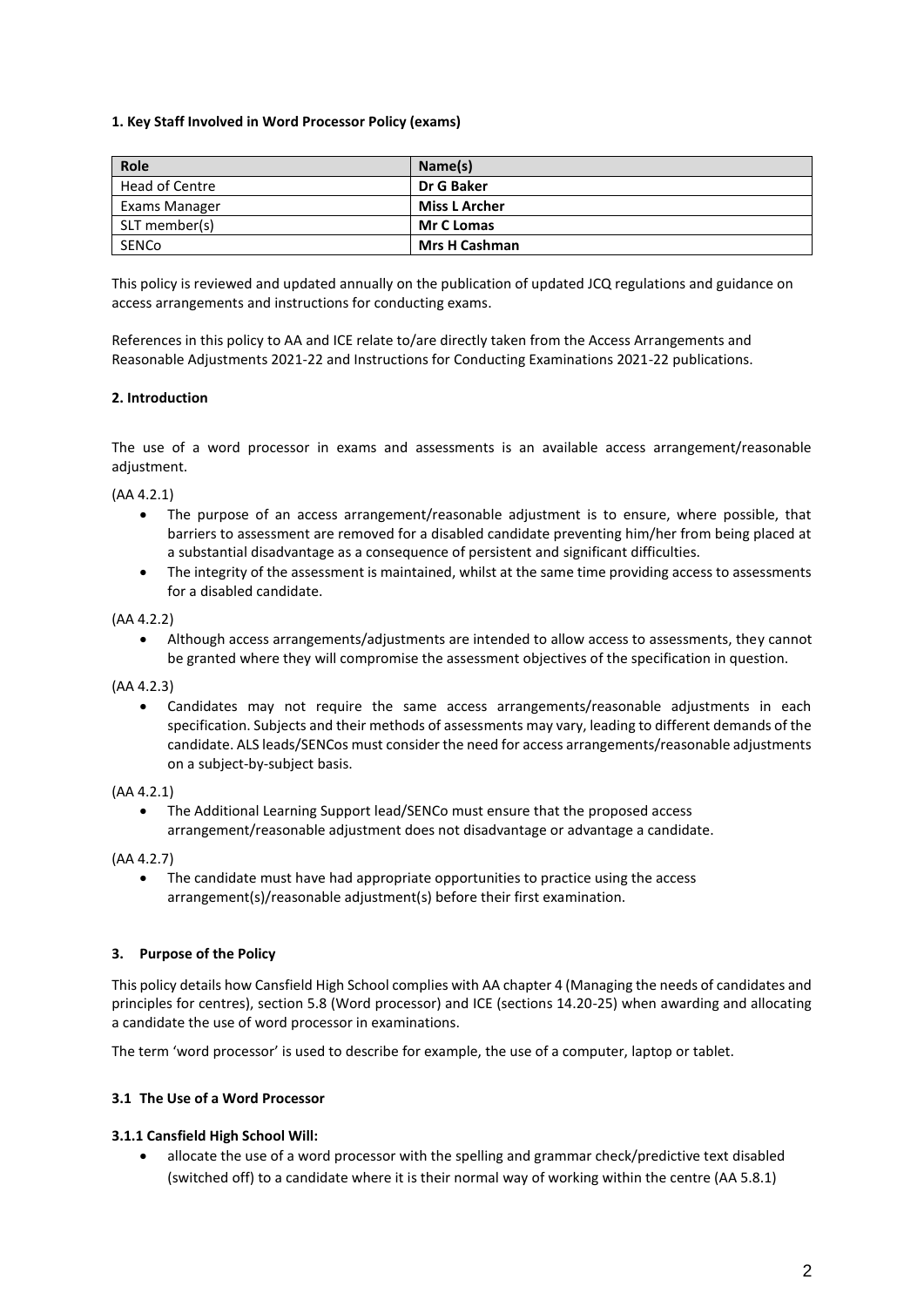- award the use of a word processor to a candidate where appropriate to their needs
	- o For example, a candidate with:
	- $\circ$  a learning difficulty which has a substantial and long-term adverse effect on their ability to write legibly
	- o a medical condition
	- o a physical disability
	- o a sensory impairment;
	- $\circ$  planning and organisational problems when writing by hand
	- o poor handwriting (AA 5.8.4)
- only permit the use of a word processor where the integrity of the assessment can be maintained (AA 4.2.1)
- not grant the use of a word processor where it will compromise the assessment objectives of the specification in question (AA 4.2.2)
- consider on a subject-by-subject basis if the candidate will need to use a word processor in each specification (AA 4.2.3)
- process access arrangements/reasonable adjustments at the start of the course, or as soon as practicable having firmly established a picture of need and normal way of working, ensuring arrangements are always approved before an examination or assessment (AA 4.2.4)
- provide the use of word processors to candidates in non-examination assessment components as standard practice unless prohibited by the specification (AA 5.8.2)

# **3.1.2 Cansfield High School Will Not:**

simply grant the use of a word processor to a candidate because they now want to type rather than write in exams or can work faster on a keyboard, or because they use a laptop at home. (AA 5.8.4)

# **4. Exceptions**

The only exceptions to the above where the use of a word processor would be considered for a candidate would be

- in the event of a temporary injury or impairment, or a diagnosis of a disability or manifestation of an impairment relating to an existing disability arising after the start of the course (AA 4.2.4)
- where the curriculum is delivered electronically and the centre provides word processors to all candidates (AA 5.8.4)

# **5. Arrangements at the Time of the Assessment for the Use of a Word Processor**

A candidate using a word processor is accommodated within a separate examination room and is supported by a TA.

# **5.1 In compliance with the regulations, Cansfield High School:**

- provides a word processor with the spelling and grammar check facility/predictive text disabled (switched off) to a candidate where it is their normal way of working within the centre, unless an awarding body's specification says otherwise (ICE 14.20)
- (where a candidate is to be seated with the main cohort without the use of a power point) checks the battery capacity of the word processor before the candidate's exam to ensure that the battery is sufficiently charged for the entire duration of the exam (ICE 14.21)
- ensures the candidate is reminded to ensure that their centre number, candidate number and the unit/component code appear on each page as a header or footer e.g. 12345/8001 – 6391/01 (ICE 14.22)

If a candidate is using the software application Notepad or Wordpad these do not allow for the insertion of a header or footer. In such circumstances once the candidate has completed the examination and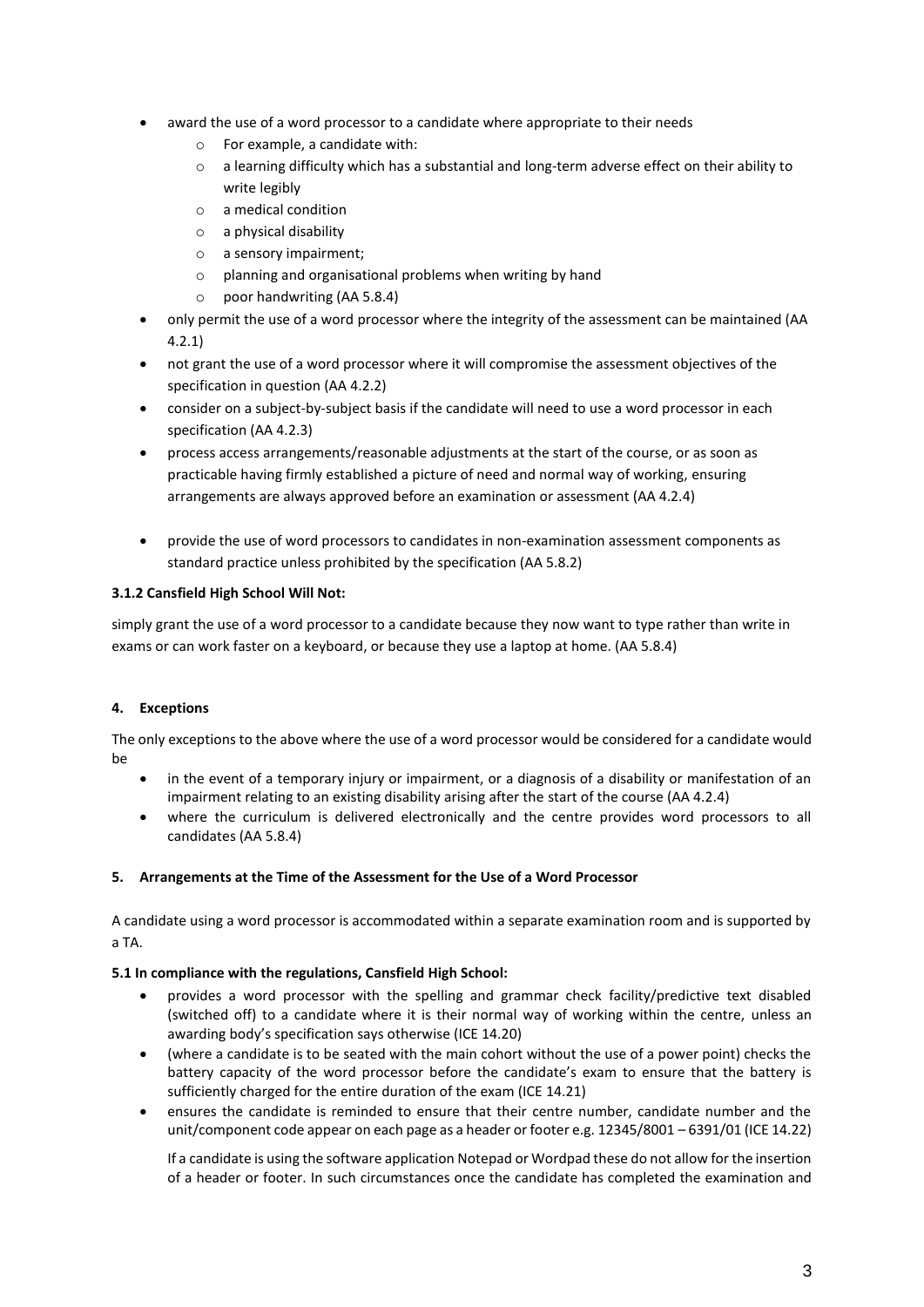printed off their typed script, they are instructed to handwrite their details as a header or footer. The candidate is supervised throughout this process to ensure that they are solely performing this task and not re-reading their answers or amending their work in any way.

- ensures the candidate understands that each page of the typed script must be numbered, e.g. page 1 of 6 (ICE 14.23)
- ensures the candidate is reminded to save their work at regular intervals. (or where possible, an IT technician will set up 'autosave' on each laptop/tablet (or where possible, an IT technician will set up 'autosave' on each laptop/table to ensure that if there is a complication or technical issue, the candidate's work is not lost) (ICE 14.24)
- instructs the candidate to use a minimum of 12pt font and double spacing in order to make marking easier for examiners (ICE 14.24)

# **5.2 Cansfield High School will ensure the word processor (ICE 14.25):**

- is only used in a way that ensures a candidate's script is produced under secure conditions
- is not used to perform skills which are being assessed
- is not connected to an intranet or any other means of communication
- is in good working order at the time of the exam
- is accommodated in such a way that other candidates are not disturbed and cannot read the screen
- is used as a typewriter, not as a database, although standard formatting software is acceptable and is not connected to an intranet or any other means of communication
- is cleared of any previously stored data
- does not give the candidate access to other applications such as a calculator (where prohibited in the examination), spreadsheets etc.
- does not include graphic packages or computer aided design software unless permission has been given to use these
- does not have any predictive text software or an automatic spelling and grammar check enabled unless the candidate has been permitted a scribe or is using speech recognition technology (a scribe cover sheet must be completed), or the awarding body's specification permits the use of automatic spell checking
- does not include speech recognition technology unless the candidate has permission to use a scribe or relevant software
- is not used on the candidate's behalf by a third party unless the candidate has permission to use a scribe

# **6. Portable Storage** (ICE 14.25)

The centre will ensure that any portable storage medium (e.g. a memory stick) used

- is provided by the centre
- is cleared of any previously stored data

# **7. Printing the Script When the Exam is Over** (ICE 14.25)

The centre will ensure

- the word processor is either connected to a printer so that a script can be printed off, or have the facility to print from a portable storage medium
- the candidate is present to verify that the work printed their own
- a word-processed script is attached to any answer booklet which contains some of the answers
- where an awarding body requires a cover sheet to be completed this is included with the candidate's typed script (according to the relevant awarding body's instructions)